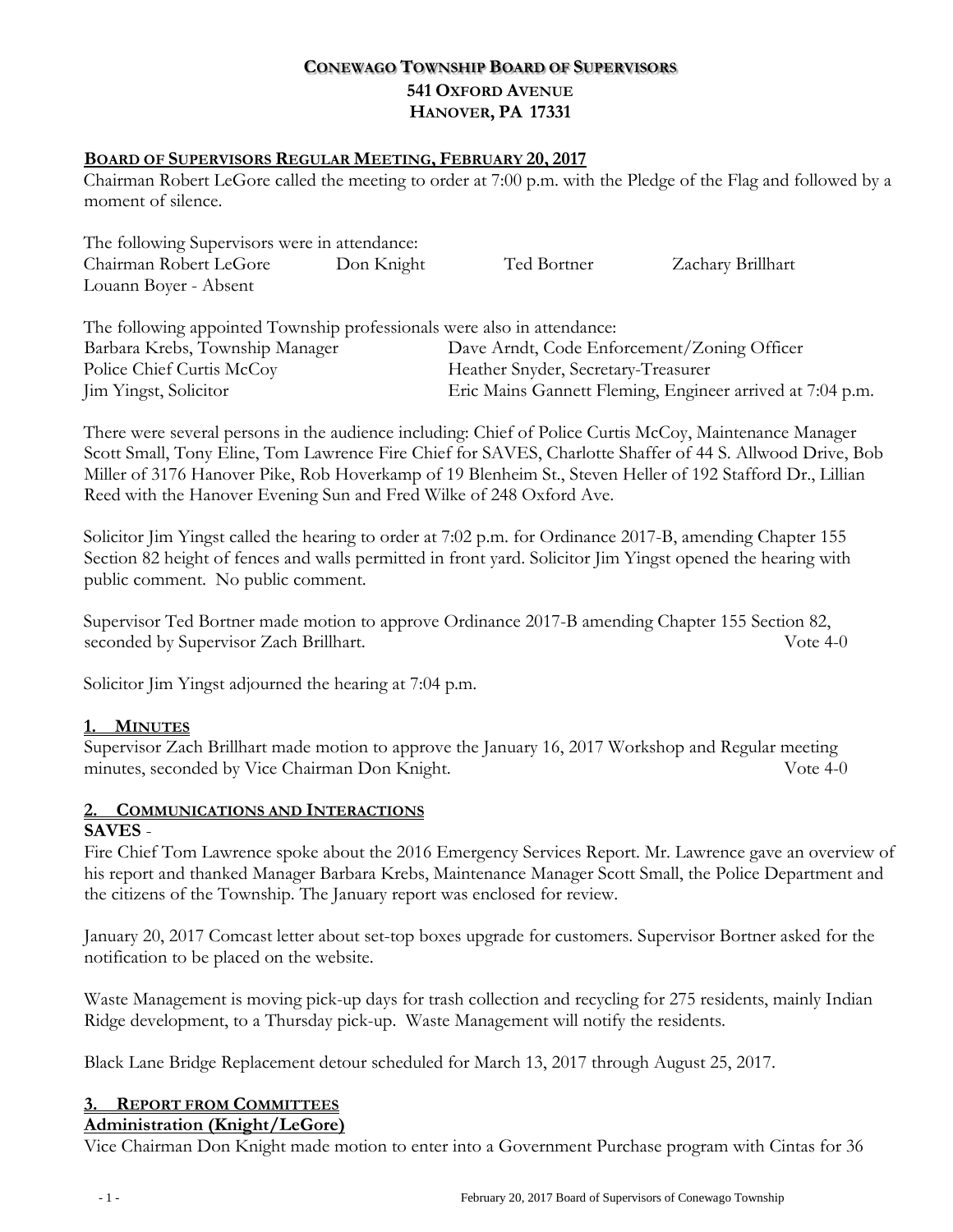## **Public Safety (LeGore /Bortner/Alternate Knight)**

Supervisor Ted Bortner announced the Public Safety Committee meetings are held the 3<sup>rd</sup> Monday of the Month at 8:30 a.m. the public is welcomed to attend. Mr. Bortner referenced the Emergency Plan that has been in discussion and that it is in place when needed. Renovations are moving forward in the Police Department a final plan will be available in May for review.

## **Recreation (Knight/Boyer)**

Supervisor Zach Brillhart explained that the funds for the Rec park can only be used for the Rec park. Developer's paid those fees and that helped in the purchase of the Rec park facility. The Township is currently accepting donations for anyone that would be interested in donating. Mr. Brillhart also explained how the staff is working on grants to help with the funding.

Supervisor Ted Bortner advised how the process works that Developer's pay those fees and the Township has 2 years to use those funds. The Township Board felt that moving forward with the purchase of the Airport property was needed.

Chairman Bob LeGore advised the Plum Creek Park facility is a 7 phase project.

Township resident Rob Hoverkamp of 19 Blenheim asked the Board if the Township did not use the Developer funds and gave that money back, would the Developer's return that money to the residents? The Board felt that most likely would not take place.

## **Agricultural Preservation (Brillhart)**

Supervisor Zach Brillhart advised the County has asked for the Board to be part off of the Ag Preservation for the property on Hanover Pike.

## **Roads (Bortner/Knight)**

Supervisor Ted Bortner advised that crack sealing continues and that roads are in good shape.

Supervisor Zach Brillhart made motion to authorize the Maintenance staff to apply the millings to the unimproved section of Water Street intersecting Airport Road accessing Plum Creek Recreation facility and to authorize G.B. Groft, Inc., to compact the millings at a cost not to exceed \$1,400.00, seconded by Supervisor Ted Bortner.

## **Pension**

Supervisor Ted Bortner advised the Committee had a meeting today and that the Pension is in good shape. March 20, 2017 is the next meeting. Chairman Robert LeGore advised the Committee meetings are advertised and the public is welcome to attend.

## **Planning (Brillhart)**

Supervisor Zach Brillhart was absent for the last Planning Commission meeting. Comprehensive Plan Section 6 was reviewed at the last meeting. Supervisor Ted Bortner explained about land usage foundation. Board of Supervisors will advertise once the revisions are ready to be reviewed by the public for input.

## **4. REPORT FROM SECRETARY-TREASURER**

Vice Chairman Don Knight made motion to approve the Secretary/Treasurer's Report, seconded by Supervisor Ted Bortner. Vote 4-0

Supervisor Ted Bortner made motion to approve payment of prepaid bills and all invoices noted on the report for February 15, 2017. Supervisor Zach Brillhart seconded the motion. Vote 4-0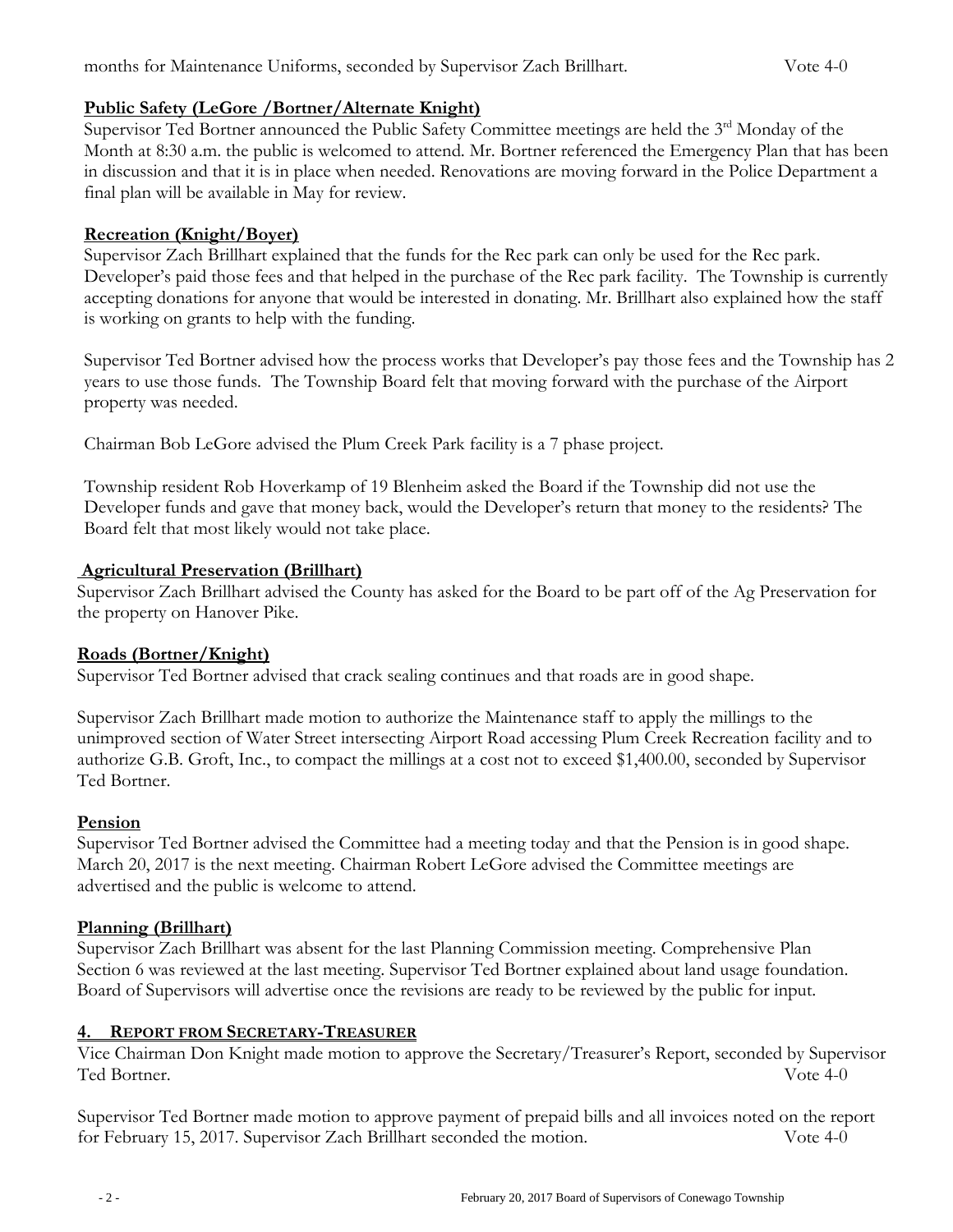## **5. PUBLIC COMMENT**

Bob Miller of 3176 Hanover Pike expressed his concerns and questions on MS4, budgeting and expenditures. Township Manager Barbara Krebs explained that the December meeting approved the MS4 budget. The Re organizational meeting approved the rate for MS4 at \$79.19 per year.

Chairman Bob LeGore explained how the Board with the help of Dan Moul to set up a meeting with DEP and EPA, however that meeting did not happen, they would not meet on an individual basis.

Township Engineer Eric Mains explained our checklist of requirements that are mandated to follow and proceeding forward with the permit.

Supervisor Ted Bortner explained the charts on the wall, the clean water act, the Advisory Committee that was Set up to work on MS4.

Charlotte Shaffer of 44 S. Allwood Drive had several questions and concerns about MS4 budgeting and expenditures, how that will be displayed for the public and the Stormwater Pollution Reduction plan. Township Engineer Eric Mains gave an overview of how that process works.

Ray Presley of 168 Puma Drive asked questions about the auditing of MS4. Township Eric Mains gave an overview of how that process is mandated.

## **REPORTS FROM SUPERVISORS**

Supervisor Ted Bortner explained his role as a Supervisor, running for office and what that means to the public. He expressed his concern that an open seat is usually at the table, along with other meetings, committee's and budget workshop's. Supervisor Bortner would like to go on record asking Supervisor Louann Boyer to resign from the Board. Supervisor Ted Bortner expressed this being the toughest comment for him but that the situation is not getting better it is getting worse.

Charlotte Shaffer of 44 S. Allwood Drive can you go through the process with the by-laws to force the resignation of a Supervisor? The Board has little power to remove a Supervisor from their position. Mrs. Shaffer asked if the citizens can do anything? Solicitor Jim Yingst stated that a petition would need to be filed with the Governor's office.

Chairman Bob LeGore advised he has had discussion with Supervisor Louann Boyer about her role as a Supervisor. Commitments change and the Board is understanding of that however the Board consist of 5 members not 4. There are several residents running for Supervisor and they ask to make the commitment to the taxpayers with no personal agendas. Also consider attending the County Commissioner's meetings.

Vice Chairman Don Knight expressed that anyone running for office to commit to the position.

## **6. REPORTS FROM DEPARTMENTS**

## **Police**

Police Report for January was prepared in the packet.

Police Chief Curtis McCoy advised the public of the Neighborhood Watch program, to watch for e-mails that will be sent out, and if they are not currently on the list to receive e-mails they can use e-mail [pdadmin@conewagotwp.org](mailto:pdadmin@conewagotwp.org) to get on the notification list.

Chief Curtis McCoy and Anna Lescalleet attended records office training.

Officer Grim and Officer Bevenour attended training.

Chief Curtis McCoy advised that he is continuing to work on policy writing.

Chairman Bob LeGore commented to keep up the good work and keep the guys safe.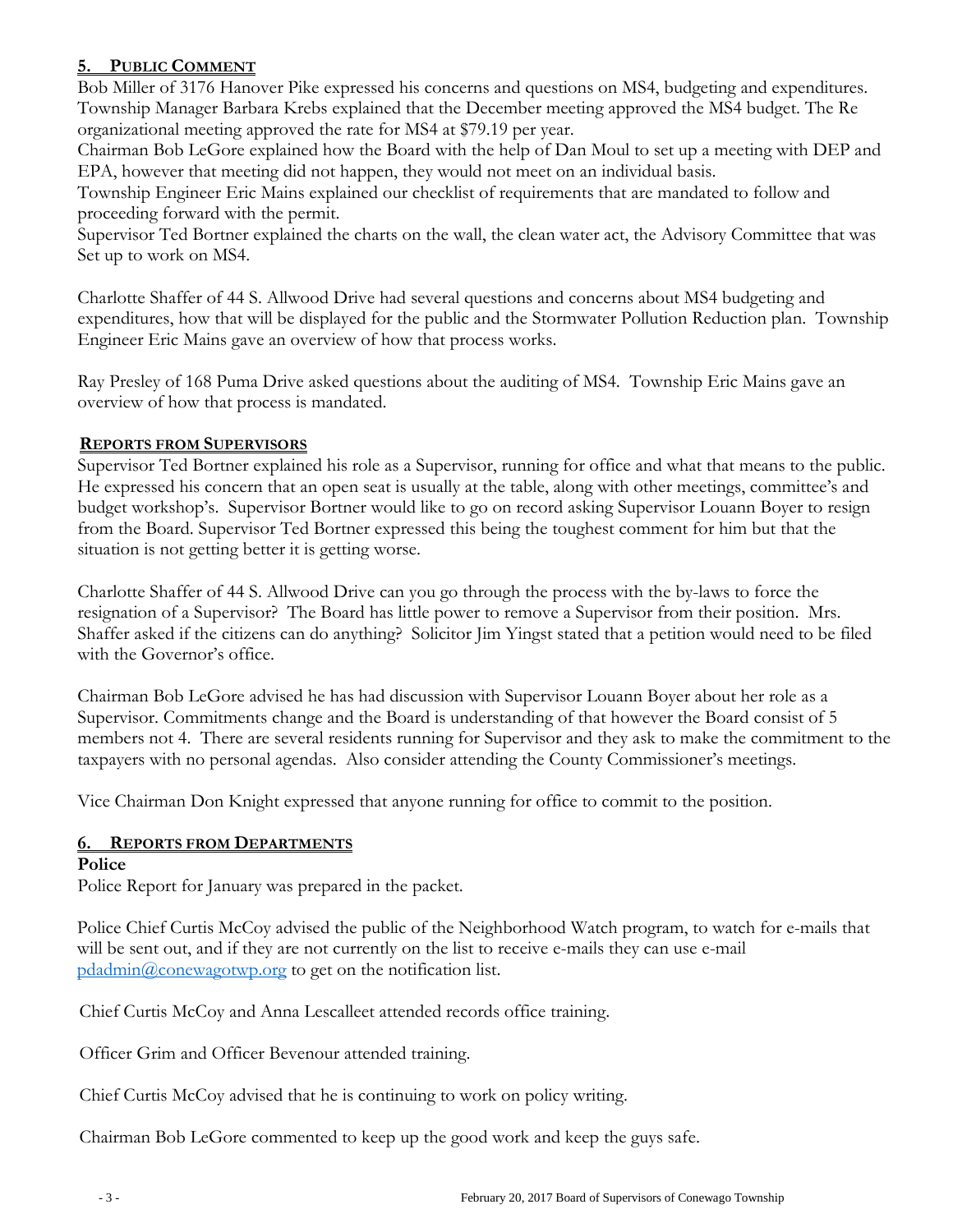## **Township Solicitor Yingst**

Solicitor Jim Yingst reported that he has been working on reviewing agreements, ordinances and security agreements.

## **Township Manager**

Manager Barbara Krebs reviewed her staff report advising the Board of the February 16, 2017 negotiations with the Maintenance Department and the Police Department of their Collective Bargaining Agreements.

The Hanover Water Filter Plant meeting will be on February 09, 2017.

The Hanover Regional Joint Bid opening will be February 22, 2017 three supervisors will need to represent the Township for a quorum.

29.5 miles of roads the Township is responsible for.

Plum Creek Recreation Park grant through DCNR for \$25,000.00

## **Township Engineer (Eric Mains, Gannett Flemming, Inc.)**

Engineer Eric Mains gave a review of his Engineer Report for February 2017.

Mr. Mains advised that Blettner Avenue will be bid out next month, the portion of McSherrystown to State Farm for millings, pipes and resurfacing.

## **7. CODE ENFORCEMENT**

The activity summary from Zoning/Code Enforcement Officer Dave Arndt dated January 12, 2017 – February 14, 2017 and current flow charts were enclosed in the packet for review.

A new form for code violations will be used, it is a door hanger.

## **8. SUBDIVISION/LAND DEVELOPMENT**

Subdivision and Land Development Status Report for February 2017 was enclosed for review.

Planning Commission minutes dated February 2, 2017 were enclosed for review.

Supervisor Ted Bortner made motion to approve the Preliminary/Final plan extension for T. Baird McIlvain request letter dated February 7, 2017 for 2 months until April 17, 2017, seconded by Supervisor Zach Brillhart. Vote 4-0

Vice Chairman Don Knight made motion to release Public Improvement Bonding for the John H. Myers & Sons Project in the amount of \$32,620.50 of which was seconded by Supervisor Ted Bortner. Vote 4-0

## **9. ZONING**

Nothing new to report.

## **10. OTHER BUSINESS, Comments, and Announcements**

Nothing new to report.

## **11. MEETING SCHEDULE**

Zoning Hearing Board Reorganizational meeting for March 1, 2017 at 7 p.m. Planning Commission meeting for March 2, 2017 at 7 p.m. Municipal Authority meeting for March 3, 2017 at 6 p.m. Public Safety Committee meeting for March 20, 2017 at 8:30 a.m. Road Committee meeting for March 20, 2017 at 10:00 a.m.